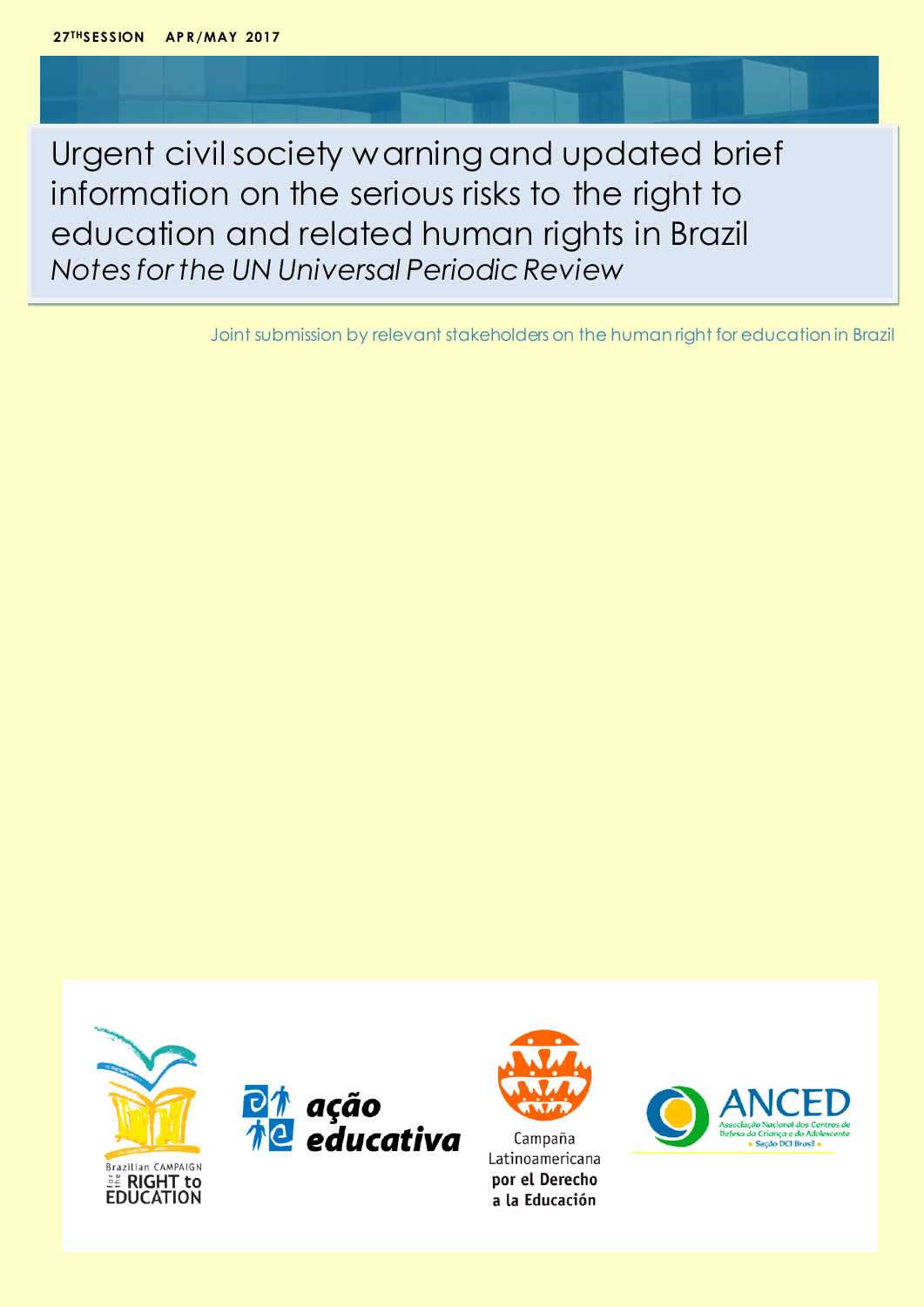### 1. Introduction

1. This document is jointly written by the Brazilian Campaign for the Right to Education (BCRE), the NGO Ação Educativa, the Latin-American Campaign for the Right to Education (CLADE), and the National Association of Centers for the Defense of Child Rights - Anced. It aims at providing important and urgent information to OHCHR on the very serious and most updated risks to the right to education in Brazil in order to support delegations and representatives that are responsible for the review of the country in the  $27<sup>th</sup>$  session of the  $3<sup>rd</sup>$  cycle of the United Nations Universal Periodic Review (UPR).

2. The BCRE is the biggest network that act for the right to education in Brazil, being composed by more than 200 Brazilian civil society organizations. The BCRE is part of CLADE's coalition, that embrace 28 members, including national and international networks and international NGOs in Latin America and the Caribbean. The NGO Ação Educativa integrates the BCRE's Steering Comitee and is one of the oldest and most relevant organizations that act for the right to education, youth and culture in Brazil. Anced is present in 16 Brazilian states and in the Federal District, and operates through of 31 Defense Centers for Children and Adolescents (CEDECAs), who work for legal and social protection of human rights of children and adolescents. These four organizations have large experience with grassroot organizations and are highly committed on following and providing updated inputs to the UN Treaty Bodies, guaranteeing civil society "voice" and participation in the international human rights monitoring processes, as well as improving State awareness and social control on the implementation of educational public policies.

3. Issues on financing for education and the high risk of recent economic measures announced by Brazilian government for the fulfillment of the right to education in the framework of the National Education Plan Law implementation (Law 13.005/2014) are presented in this report. A brief overview of the ongoing privatization processes in education in the country and its negative impacts on the achievement of the human right to education are contextualized. Furthermore, the document presents concerns regarding discrimination based on the gender, sexual orientation and race discrimination and inequalities within Brazilian educational system.

4. This civil society submission to UPR is part an urgent warning about the high risks to the right to education in Brazil that we are putting in place since August 2016. This alert has been done during the last UN General Assembly, in the occasion of the Education Commission report launch, when we hand-delivered to Gordon Brown (current UN Special Envoy for Global Education and Chair of the Education Commission) a paper with our concern. Similarly, the UN Special Rapporteur to the Right to Education, Madame Koumba Boly Barry, and many international human rights civil society organizations have been alerted of this situation.

5. This document is aligned to the "voice" raised by the secondary student's movement that occupied public schools in the Brazilian states of Ceará, Espírito Santo, Goiás, Mato Grosso, São Paulo, Rio de Janeiro and Rio Grande do Sul since November 2015. The students took the streets and occupied their schools, claiming the local authorities for urgent better infrastructure, learning conditionsand more participation in education polices and schools, as well as denouncing the negative impacts of privatization of education in Brazil. Even though suffering extreme repression, the students have been heard by the media and got public opinion attention, achieving high impacts.

6. Since the first day of the occupations, the BCRE is supporting the students' movement – especially respecting their voice and autonomy in the fight and political representation. We followed closely specific situations in each Brazilian state, at the National Congress and the media. Also, we have been doing many efforts to enlarge the impact of their voice. In July, the BCRE held a two-day meeting with two representatives of students who had occupied secondary schools per state and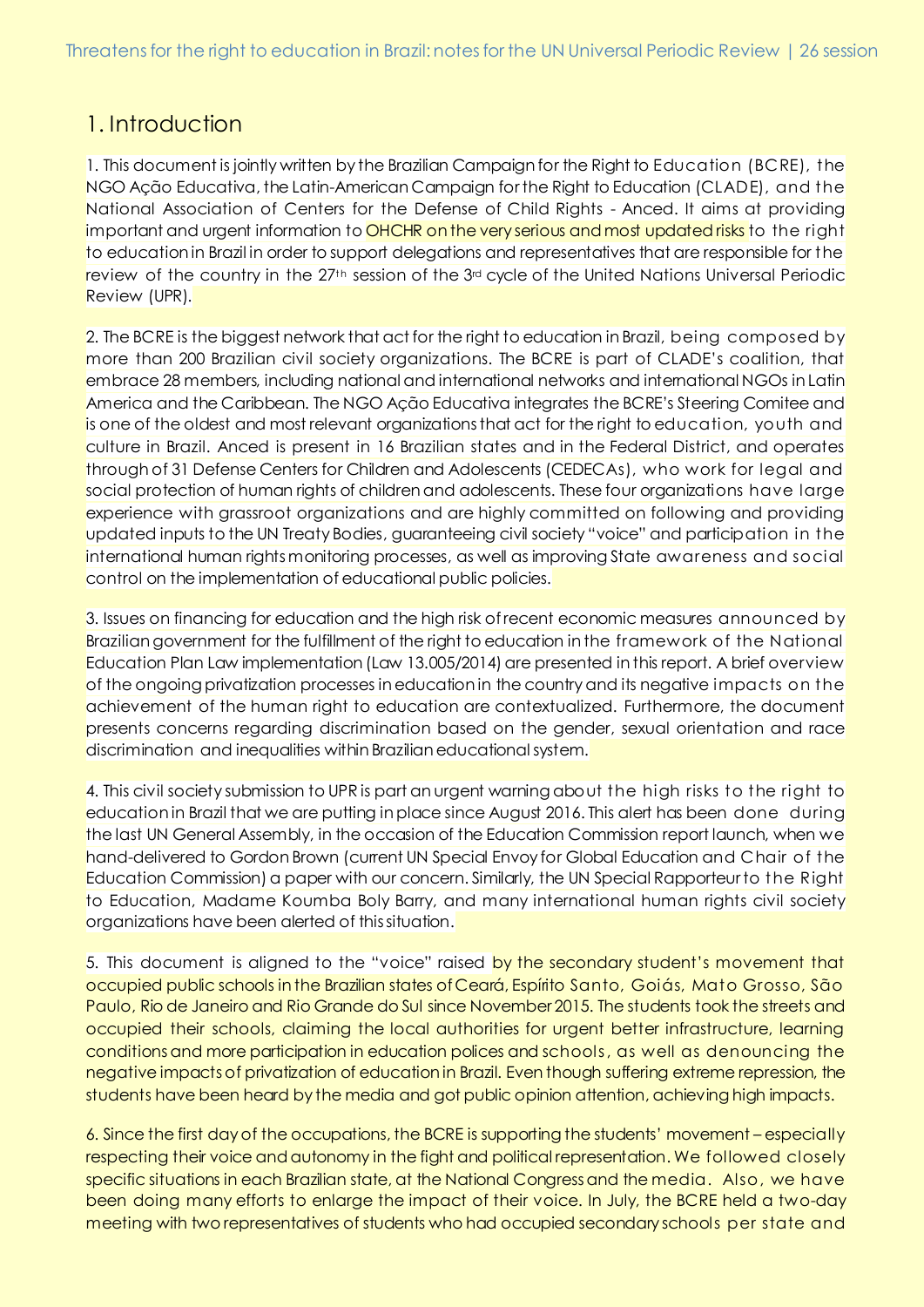members of our steering committee, regional committees, and partners. The students produced a document, showing what they would like to highlight, which now is the base of our fight for quality education.

7. We are extremely concerned about the violations of the right to education and to the right to participation that these children and adolescents are suffering while they raise their voice. We urge the States to express their deeply concern on the lack of guarantees to their freedom of expression in their right to education. See more details in: https://goo.gl/u6hyY4 [report from CEDECA-CE] and in https://goo.gl/OywqW7 [report from Article 19 Brazil to the Inter-American Commission on Human Rights (IACHR)].

8. All the issues raised in this document are in accordance to the last Committee on the Right of the Child concluding observations to Brazil, to the UN Special Rapporteur on the Right to Education periodic reports and to the last Brazilian UPR reports. It intends to reinforce the need to guarantee proper financing for the public offer of quality education – from preschool to higher education – and the duty of the Brazilian State itself on ensuring the public provision of education. It is in order to fully accomplish all aspects of this right, understanding education as a public good and that privatization has threatened the accomplishment of the human right to education, as highlighted by the UN Special Rapporteur on the Right to Education in his periodic reports1  $(A/HRC/20/21$  and  $A/69/402)$ and on the UN Committee on the Rights of the Child *(CRC/C/BRA/2-4)*2.

9. To substantiate our concerns, we will briefly characterize in this document the Brazilian educational system with regards to its financing situation; to the activities of the private sector in Brazil; to gender, sexuality and race discrimination in the country, and its impacts for the achievement of the human right to education, taking as reference the rights standards as established in General Comment No. 13 - Committee on Economic, Social and Cultural Rights (E/C.12/1999/10)3, as well as the recommendations received by Brazil in the first and second UPR cycles.

<sup>1</sup> Report of the Special Rapporteur on the right to education: Normative Action for Quality Education (A/HRC/20/21) <http://www.ohchr.org/Documents/HRBodies/HRCouncil/RegularSession/Session20/A-HRC-20-21\_en.pdf>. Report of the Special Rapporteur on the right to education (A/69/402) <http://www.ohchr.org/en/newyork/Pages/HRreportstothe69thsessionGA.aspx>.

<sup>2</sup> The Committee considered the combined second to fourth periodic reports of Brazil (CRC/C/BRA/2 -4) at its 2036th and 2037th meetings, held on 21 and 22 September 2015, and adopted the concluding observations at its 2052nd meeting, held on 2 October 2015. <http://acnudh.org/26190/>

<sup>3</sup> CESCR General Comment 13. The right to education (Twenty-first session, 1999), U.N. Doc. E/C.12/1999/10 (1999), reprinted in Compilation of General Comments and General Recommendations Adopted by Human Rights Treaty Bodies, U.N. Doc. HRI/GEN/1/Rev.6 at 70 (2003) <http://www1.umn.edu/humanrts/gencomm/econ.htm>.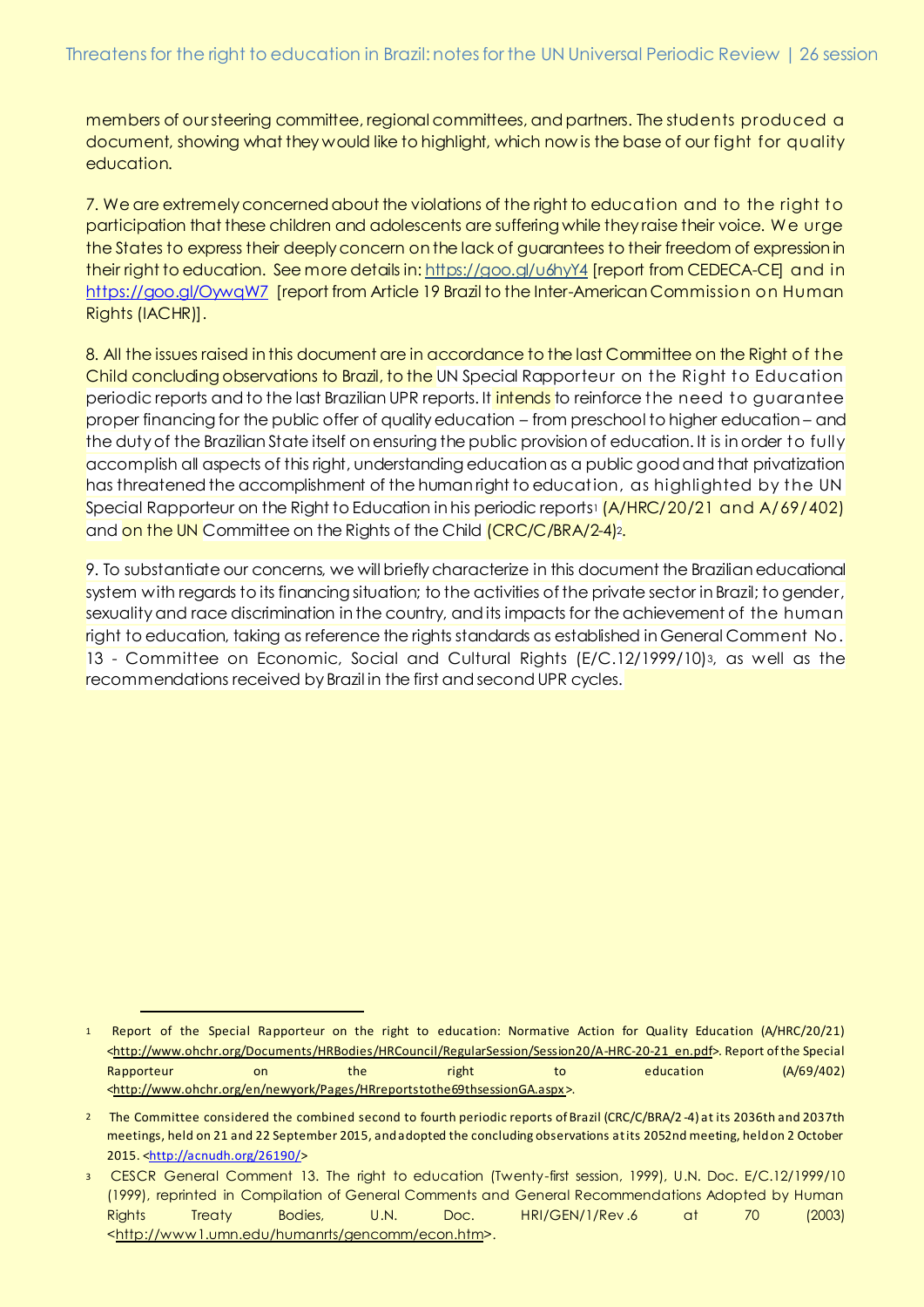# 2. Financing of education

10. The National Education Plan (NEP) 2014-2024, approved by Brazilian National Congress in June 2014 - Federal Law 13.005/2014, represents an important achievement of Brazilian society which has dedicated itself to its preparation since 2010 and an important planning tool for the medium and long term. Notwithstanding, one of the 14 targets and strategies of Law 13.005/2014 with forecast for 2015 and 2016 were fully met. Among them, one have significant impact on the effectiveness of all other goals: the implementation of the Cost of Initial Quality Education per Student (CAQi), the funding parameter in the Plan that determines a minimum quality education. For the text of the law translated to English, please see: https://goo.gl/oOliiV.

11. The mechanisms to ensure these enhancements are planned under Goal 20 of the Plan, which states that the country should reach an investment equivalent to 10% of GDP in education by 2024, and also provides a strategy to implement the Cost of Initial Quality Education per Student (CAQi) and subsequently the Cost of Quality Education per Student (CAQ). Both are calculated based on the set of minimum standards in education law, as indicators of qualifying expenses and remuneration of teaching staff and other professionals in public education, acquisition, maintenance, construction and maintenance of facilities and equipment, educational materials, food and school transportation. The CAQi itself demands additional R\$ 37 billion in the annual budget for education to ensure the well-payment of teachers and good public schools4. For detailed information about the mechanism please see: https://goo.gl/99rtf3 and https://youtu.be/6YMsfiwucLY.

12. It is necessary to reiterate that the NEP's Law is not only a letter of intent. The NEP is a project that aims to expand enrollment, combining it with quality. In 2015, the fiscal adjustment promoted by Joaquim Levy, then Dilma Rousseff's Minister of Finance, obstructed the achievement of important goals and strategies of the Plan.

13. The risk of these measures was raised by the BCRE, jointly with other civil society organizations – Ação Educativa, Anced and Conectas - to the CRC experts in Geneva who took it into consideration in the concluding observations on Brazil. The Committee expressed concern about the "budget cuts in the education sector, and its negative effects on the implementation of the National Education Plan". This recommendation incorporated the main message taken to the UN in Geneva by the BCRE that highlighted the importance of guaranteeing financial resources for the implementation of the National Education Plan as a priority for the fulfillment of the right to education, even in crises (economic or political).

14. During the closed meeting with members of the Committee, the BCRE presented the CAQi and pointed out the negative impacts of privatization of education; the social cuts of 2015 and its risks to the NEP; and the setbacks in the promotion of gender equality in education plans, themes incorporated into official recommendations. "Raising funds for the education sector in order to strengthen public education and prioritize the implementation of the National Education Plan and, in doing so, ensure that, in cases of shortage of resources, assignments to public educational institutions are prioritized". This is what recommended the UN/CRC to the Brazilian State in its final report that has been published with the findings on the situation of children's rights in Brazil.

15. Now, the BCRE states a new urgent international warning on human rights: in the framework of the new president Michel Temer recent economic announcements, the NEP implementation is in even higher risk due to lack of official priority to social issues and education given by the new government, the economic and political crisis. Since May 2016, when the Brazilian ex-president Dilma

 4 About CAQi please see: https://youtu.be/6YMsfiwucLY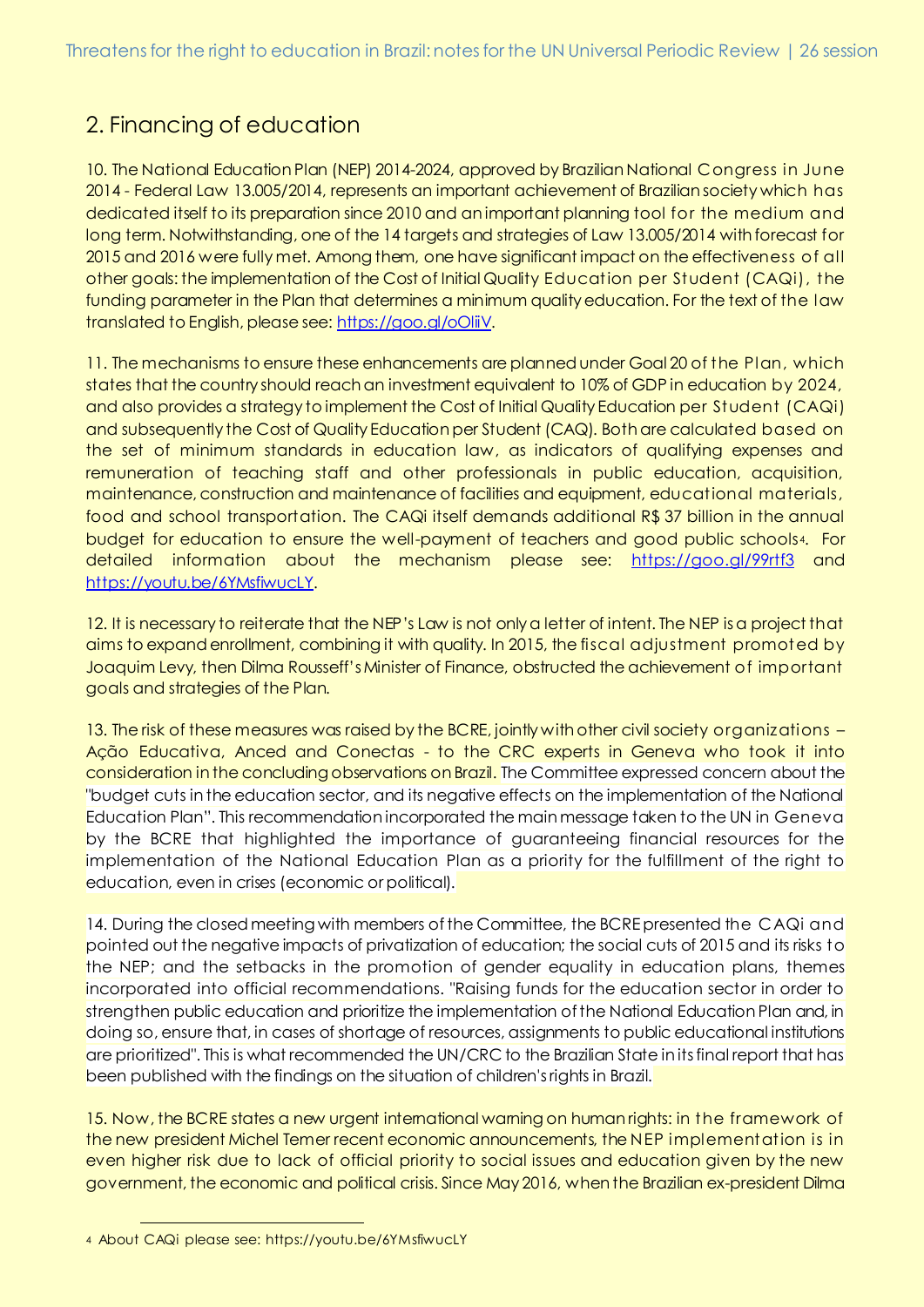Rousseff was dismissed and her vice, the current president Temer became the effective president in the framework of impeachment process, and the political scenario is changing every day.

16. One urgent concern is the Proposed Amendment to the Constitution (PEC) 241/2016 which establishes a new tax regime and determines that no investment in social areas may exceed the inflation adjustment for 20 years. This means that no new features will be invested in the construction of schools, preschools, day care centers, to improve public universities, basic education establishments, or for teachers' salaries. In short, the PEC 241/2016 render the goals and strategies of the law 13.005/2014 (NEP) almost impossible to reach.

17. The PEC 241 is extremely harmful for the right to education and puts at risk the education of nearly 3.8 million children aged from 4 to 17 who are out of school, according to estimates made by the BCRE and UNICEF, through the initiative Out of School Children. To ensure the human right to education and fulfill the NEP goals we need to expand: 3.4 million enrollments in kindergarten; 0,5 million in primary education; 1.6 million in high school; and 2 million in public higher education.

18. Thus, Brazil needs to expand enrollment and increase investment in education (as calculated by  $CAQi$ , it means more R\$ 37 billion in the annual budget for education) and not reduce it. The chart below sets out a simulation of the impact of PEC 241 if it had be implemented in last 8 years (from 2007 to 2015) - a period in which civil society had its main achievements in the financing of education in Brazil. The red line (in the top) in this graphic shows that the civil society got more features than shown by the green line (in the middle), which is the constitutional minimum. The draft law (PEC 241), had it been in operation, the reality of education's investment would be very low – represented by the blue line (in the bottom).



#### **Figure 1 – Evolution of Federal Financing on Education x PEC 241**

19. The loss of this matter is an absolute prejudice to the Brazilian population and for the development of the country. Brazil lives currently his last demographic bonus – it is the last scenario where the population has a high representation of children and youth. The country is gradually becoming more adult and elderly. An old population that did not have access to quality education means a country without effective capacity to participate in the world economy. It seems that we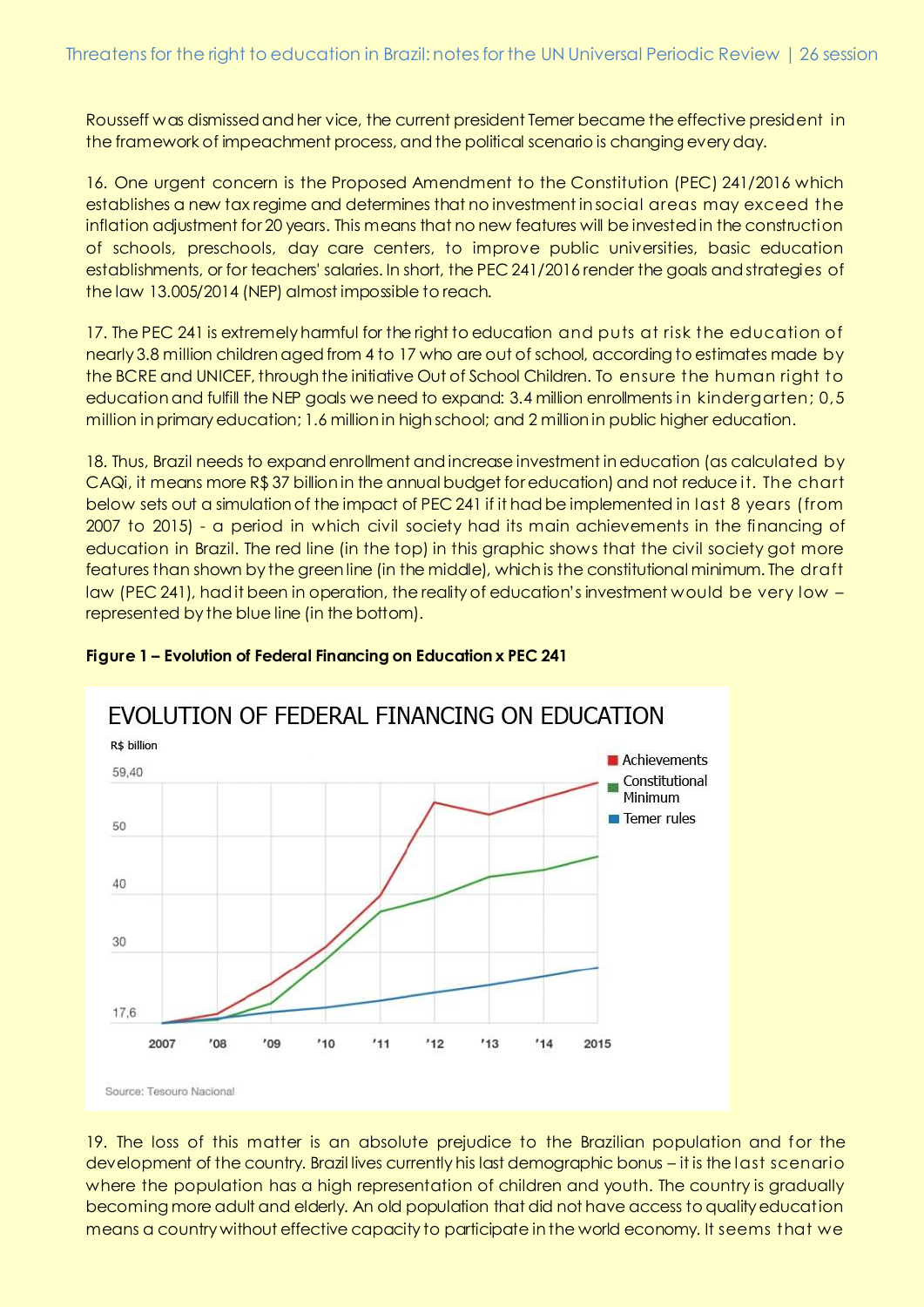are talking only of our present or only of the NEP (which ends in 2024), but in reality we are talking about a twenty-year period of validity of this proposal for reduction of investment in education, health, and social assistance.

20. Faced with this situation, we need to position ourselves strongly and urgently against PEC 241/2016, which prevents the implementation of CAQi, which should be our priority. In this sense, we call international community attention to the negative impacts of such measures in the fullfillment of the right to education.

| <b>ISSUES UNDER DIRECT RISK OF PEC 241/2016</b> |  |  |  |  |  |
|-------------------------------------------------|--|--|--|--|--|
| <b>Primary and Secondary Education</b>          |  |  |  |  |  |
| Maintenance and Development Fund                |  |  |  |  |  |
| (FUNDEB)                                        |  |  |  |  |  |
| National Wage Level of the Magisterium          |  |  |  |  |  |
| Allocation of oil resources for education and   |  |  |  |  |  |
| health                                          |  |  |  |  |  |
| National Education Plan                         |  |  |  |  |  |
| National Education System's regulation          |  |  |  |  |  |
| CAQi/CAQ (Cost of Initial Quality Education     |  |  |  |  |  |
| per Student/Cost of Quality Education per       |  |  |  |  |  |
| Student)'s regulation                           |  |  |  |  |  |
|                                                 |  |  |  |  |  |

**21. We encourage the UPR to recommend, even in economic crises or political instability context, the urgent need of the State assuming the duty on guarantying the financial resources for the implementation of the National Education Plan - Law 13.005/014 - centering efforts on the achievement of goal 20 through CAQi/CAQ implementation.** 

**22. We encourage the UPR to recommend that in the context of new economic measures and fiscal adjustments, the Brazilian State keep the allocated budget to education as guaranteed by the Federal Constitution and the National Education Plan**

## 3. Privatization of education

23. The UN Human Rights Council (UNHRC), in a historic resolution (A/HRC/32/L.33) during its 32<sup>nd</sup> session, urged all States to "address any negative impacts of the commercialization of education", in particular by putting in place a normative framework to regulate and monitor education providers, holding to account providers that negatively impact the right to education. This resolution adds a strong political statement from States.

24. The resolution follows a previous resolution from June 2015 (A/HRC/29/L.14/Rev.1) that addresses some of the same issues, but included the need to address commercialization in the core of the text. The UN Special Rapporteur on the right to education and UN monitoring bodies have already raised serious concerns regarding the issue of the negatives impacts of privatization of education, specifically on the violations risks in Brazil (A/HRC/20/21; A/69/402; and CRC/C/BRA/2-4).

25. In the Michel Temer's new government, several pronouncements and projects indicate the incentive of privatization processes in the basic education, as well as in higher education. The analysis from the document "A Bridge to the Future", published by Temer party by the impeachment process (started in the first semester of 2016), shows relaxation proposals of public budgets and limiting expenditures and advocates untying of budgetary resources to the areas of education . This agenda indicates the opening of partnerships with private schools and represents an abyssal setback in delivering basic education to the private sector.

26. Moreover, Temer's proposals follow the same as the privatization processes that are setted in the state of Goiás. It gives rise to forms of "endogenous" privatization, such as public-private partnerships that lead to the proliferation of market logic in public education and the incidence of corporate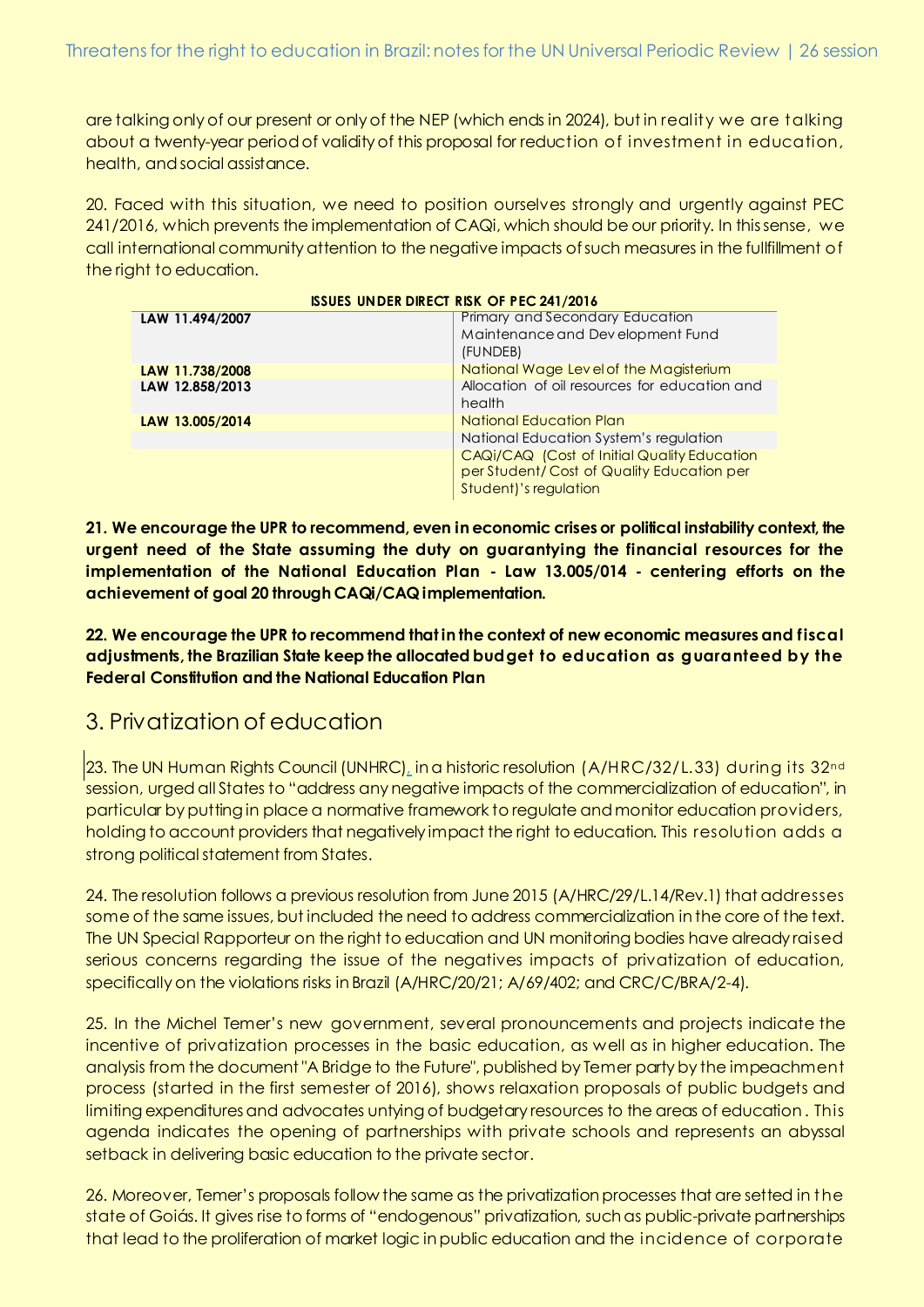actors in the management of educational policy at the expense of democratic participation mechanisms. The privatization of education, as we know, is essentially made by *vouchers* (financing in the form of grants to the private sector) or by outsourcing the public policies management to social organizations. Both forms are targeted in Temer government on the grounds that this is not privatization.

27. Although the NEP's discussion started in a participatory manner through a comprehensive process of conferences, the dispute with representatives of private interest, particularly in Congress, opened loopholes for the state to exempt itself from meeting many of the goals set out in the Plan. Although the civil society achieved the inclusion of 10% of the GDP for education, it does not guarantee that these funds are used to strengthen the public sector. Paragraph 4 of Article 5 of the Law lists all public investments necessary to achieve Goal 20, and includes a calculation of funds to be transferred to the private sector through the expansion of professional and higher education programs, including in the form of incentives and tax exemption, scholarships granted in Brazil and abroad, grants for student loan programs, and funding for nurseries, preschools and special education through public-private partnerships ["conveniamentos"].

28. The privatization of education in Brazil, nevertheless, is older than that and has been increasing in the past years. As can be noted in Table 1, not only has the total enrollment in primary education been declining in recent years in Brazil, there is also a decrease of State involvement in the provision and maintenance of education in the country.

|                          | 2007        | 2009       | 2011        | 2013        |
|--------------------------|-------------|------------|-------------|-------------|
| <b>No. Public</b>        | 46.643.406  | 45.270.710 | 43.053.942  | 41.432.416  |
| enrollments (%)          | (87,9%)     | (86%)      | $(84, 4\%)$ | (82,8%)     |
| <b>No. Private</b>       | 6.385.522   | 7.309.742  | 7.918.677   | 8.610.032   |
| enrollments (%)          | $(12, 4\%)$ | (13,9%)    | (15,5%)     | $(17, 2\%)$ |
| <b>Total enrollments</b> | 53.028.928  | 52.580.452 | 50.972.619  | 50.042.448  |

**Table 1 - Participation of public and private sectors in basic education in Brazil, and total enrollments** 

Source: Censo Escolar –MEC/Inep

[School Census – Brazilian Ministry of Education / National Institute of Researches]

29. It is important to highlight the great number of enrollments by private institutions that have collaboration agreements with the government and often have challenges such as po or infrastructure and precarious working conditions of their employees, thereby undermining the human right to education.

30. The advancement of the private sector in virtually all stages and types of education in Brazil contributes to increased educational inequalities and the shrinking and weakening of the public sector, without guaranteeing the human right to education in all its aspects. Besides these aspects of exogenous privatization, there is also a worrying growth in processes of endogenous privatization through the sale of private systems of standardized teaching and packages for planning and management to public schools, especially to municipalities.

31. The sale of standardized private school systems to public networks, mainly the municipal ones, is becoming an important aspect of privatization in Brazil, with the development of a competitive market of such services to the Municipalities. Packages sold by companies or private consultancies to Municipalities vary in scope: teaching materials to be used by teachers and students; teacher training to use the materials; creation and implementation of mechanisms for assessing the learning that considers this logic; management of schools and all public education tools. It is another form of competition for resources to guarantee the human right to education.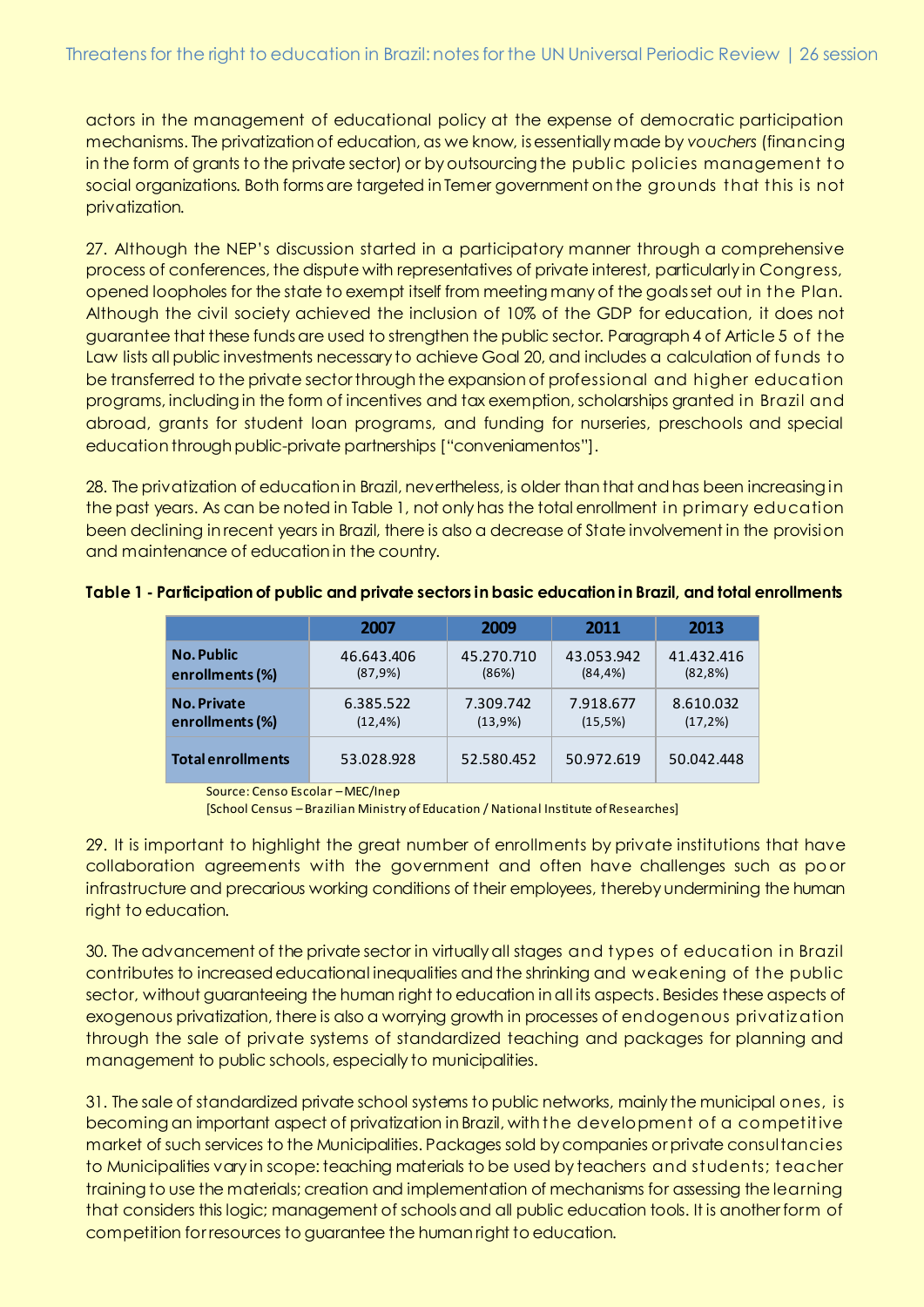32. The privatization of education in Brazil violates the human right to education in Brazil in its different aspects in the availability, accessibility, acceptability and adaptability of education. These paragraphs reflect the document "Privatization of education and rights violations in Brazil: notes for the Committee on the Rights of the Child", attached to the II Alternative Report on the Situation of the Rights of the Child in Brazil, presented by the Anced and partner organizations to support the review of Brazilian State by the UN Committee on the Rights of the Child, and this document explains all of this aspects in detail. Access it here: https://goo.gl/unlPE4. More information about aspects of privatization of education in Brazil can be seeing here: https://youtu.be/UQaGSOiJBIU (Theresa Adrião, PhD from Unicamp), here: https://goo.gl/am3CX2 (Ação Educativa Report) and here: https://goo.gl/Zmxpc4 (Mapeo CLADE).

**33. We encourage the UPR to recommend that the Brazilian State commit to ensure the public provision of education and the obligation to train basic education teachers, understanding education as a public good and that privatization has threatened the accomplishment of the human right to education**

**34. We encourage the UPR to recommend that the Brazilian State adopt normative parameters to ban or drastically limit private profit in education, especially in basic public education, and strengthen its capacity to monitor and enforce basic standards of quality private institutions.**

### 4. Gender, sexuality and education

35. Every year, millions of Brazilian children, teenagers and adults are excluded from schools or have their educational trajectories discontinued because of inequalities, discrimination and violence present within the Brazilian society and reflected in the school environment.

36. In spite of the average female Brazilian population having higher rates of education, the country still has deep educational inequalities. Data from the 2011 National Household Sample Survey (Pnad) indicate that women have an average of more 0.4 year of study than men. However, it does not reflect on better jobs or income for women. According to and International Labour Organization (ILO) study from 2012, in the group of young people aged between 15 to 24 years, men unemployment rate is 13.9%, while among women the rate gets to 23.1%. Among the young people who neither study nor work, 12.1% are men and 24.8%, women. The same study shows a decrease in the distance between the average income of men and women. In 2000, men received and average remuneration 32.5% higher than women with the same qualification. In 2009, men salaries was about 29.3% above women salaries. Despite that, women still account, mainly, for jobs without remuneration (52.2% of the total, in 2000), for occupations less qualified and more precarious employment relationships, as well as greater participation in the total contingent of poor people.

37. Another social indicator impacted by the absence of gender and sexual education policies is the teenage pregnancy rate. Data from the Brazilian Ministry of Health from March 2010 show a downward trend of teenage pregnancy between 2005 and 2009, when there has been a decrease of 22.4% in pregnancies among women aged between 10 and 19 years. The incidence of teenage pregnancy, however, is higher among adolescents with low income and low education. According to a study from the Institute of Applied Research (IPEA), the prevalence of teenage pregnancy is still concentrated in classes with lower purchasing power: 44.2% of girls aged from 15 to 19 years w ith children are in the range of per capita family income of up to ½ minimum wage. This means that almost 18% of young stratum of lower income in the country are mothers.

38. The impacts of pregnancy on girls' education trajectory is extremely high and may compromise the future income of the teenage mothers. Among girls aged between 10 and 17 years without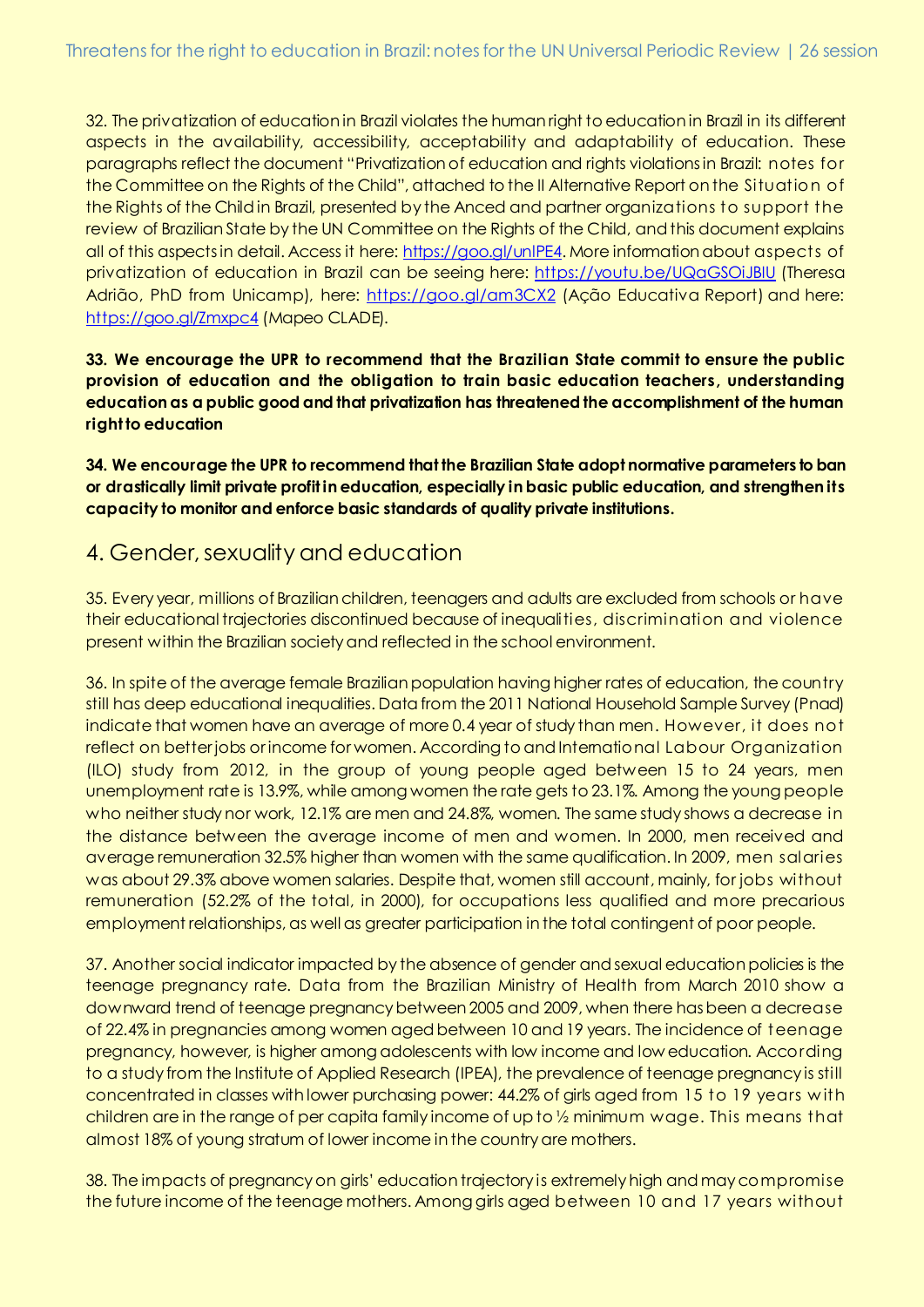children, only 6.1% do not study. Among those with children, the proportion is 75.7%, and 57.8% of them do neither study nor work, according to IPEA.

39. The lack of policies to face gender inequalities also reflects on violence against women, which, in 2013, was responsible for the death of about 5,000 women. In the same year, 500,000 cases of rape or rape attempt were reported, according to a research from IPEA released in 2015.

40. As for the LGBT population, they have their human right to education even more affected by homo lesbo and transphobia that are within the Brazilian society and reflected within the education systems.

41. Another study, held by the Latin American Faculty of Social Sciences, the Organization of Ibero-American States and the Brazilian Education Ministry also shows that about 20% of students aged between 15 and 29 years, from primary, secondary and Youth and Adult Education would not like to have homosexual or transsexual classmates. The research heard more than 8,300 young people throughout the country, in 2013.

42. The National Survey on LGBT Students and School Environment 2016, conducted by the Brazilian Association of Lesbian, Gay, Bisexual and Transgender, present some of the results of this hostile environment. The study heard 1,016 LGBT students aged between 13 and 21 years during the year of 2015. The results show that 60% of them felt unsafe at school in the previous year because of their sexual orientation and 43% felt unsafe because of their gender identity, since 48% heard homophobic comments made by their peers and 55% heard negative comments specifically about transgenders.

43. The discrimination against LGBT students often leads to aggressions or physical violence inside schools. According to the study, 27% of LGBT students were physically assaulted because of their sexual orientation and 25% of them were physically assaulted because of their gender identity. More than 50% of the interviewed students claimed to have been sexually harassed at school. From this total, 36% believed education professional ability to prevent the attacks was "ineffective".

44. When the education system is ineffective in preventing discrimination and violence towards LGBT students, their right to education is seriously affected by the fear of violence or depression. LGBT students who experienced higher levels of verbal aggression because sexual orientation or gender expression were 1.5 more times likely to suffer from depression. Students who had suffered higher levels of aggression related to their sexual orientation were also twice as likely to have been absent from school on the month before the research.

45. The data presented here show the need and the importance of developing public policies for facing those issues in the society as a whole, especially inside the educational system. Since children and adolescents spend most of their days in school and day care, these spaces are considered privileged to prevent or stop the cycle of violence. Teachers have daily contact for hours with their students, which would allow them notice changes in behavior and adopt protective procedures. Schools, through sex education, can open spaces that provide children and adolescents information about safe sex, sexual violence and sexual diversity. This could prevent many of the violent inside and outside schools.

46. The right to education for equality of gender, sexual orientation and gender identity has a legal basis in the Brazilian Constitution (1988), the Maria da Penha Law (2006), the Law for Guidelines and Bases of National Education (LDB / 1996), and the National Curriculum Guidelines approved by the National Council for Education. This right is also ensured by the international human rights agreements Brazil is signatory, such as the International Convention on the Rights of the Child (1989), the Convention on Action against Discrimination in Education (1960), the Convention for the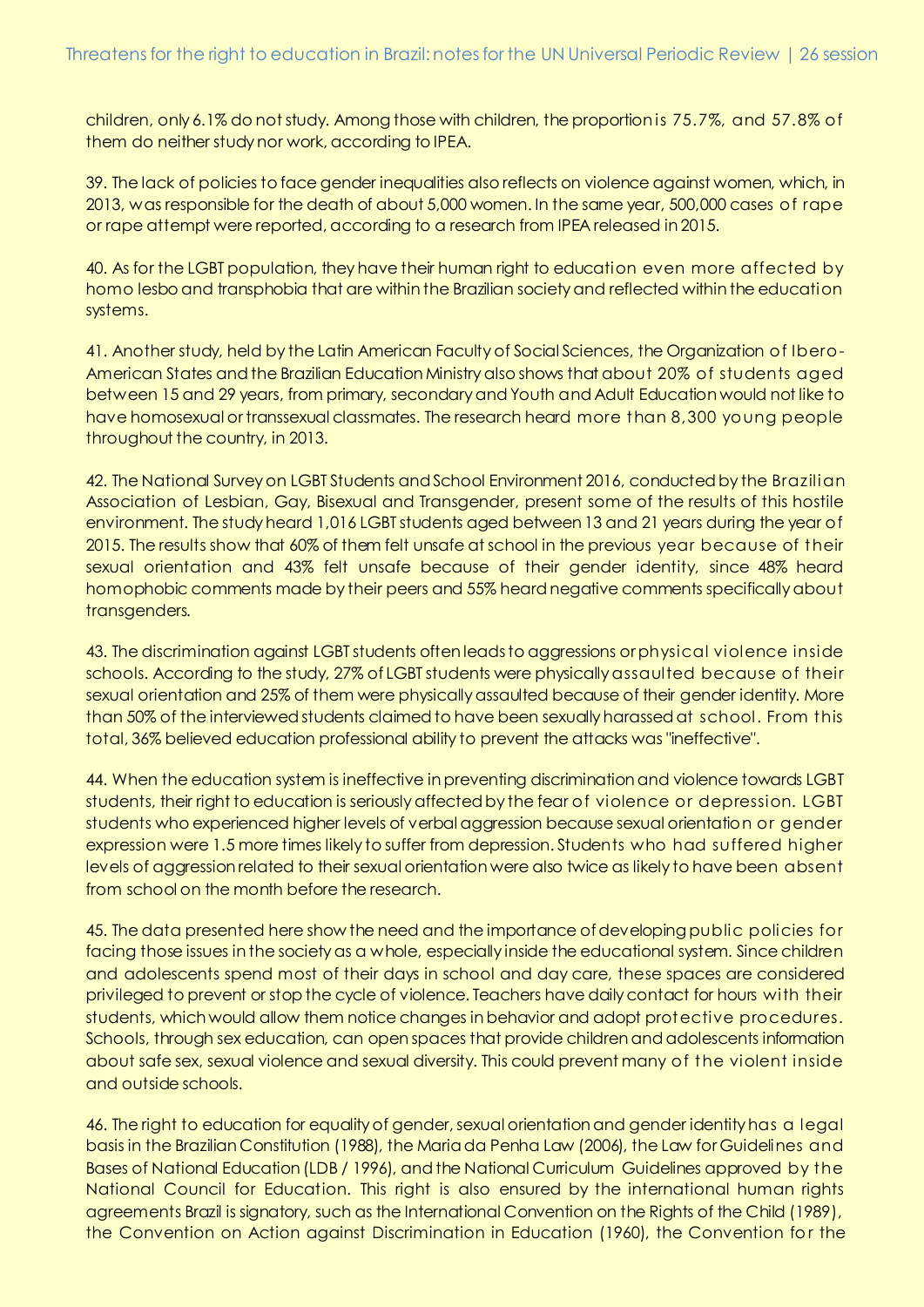Elimination of All Forms of Discrimination against Women (1979), the International Convention for the Elimination of All Forms of Racial Discrimination (1968) and the International Covenant on Economic, Social and Cultural Rights (1966).

47. In recent years, although Brazil is a secular State, it has been witnessing strong Christian-based religious proselytism in the public sphere, which threatens the fulfillment of the human right to education in the country, tending to increase prejudice and discrimination against social or symbolic minorities, such as women, Afro-Brazilians, indigenous people, followers of Afro-Brazilian religions and the LGBT population.

48. In 2015, religious groups elected an unprecedented number of 78 representatives in the Brazilian Congress. The same happened at state and city levels. Due to the pressure made by the religious leaderships and supported by churches, local representatives in at least 12 of the 27 Brazilian states and various cities removed from State and City Education Plans goals and strategies aimed at overcoming gender, sexual orientation and race inequalities and fighting discriminations in schools.

49. In some of the cases, local governments not only excluded the public policies from the educational plans, but also proposed specific laws to forbid teachers or education professionals to approach gender and sexual issues at schools. An initiative led by conservatives politians and religious leaders called *Escola sem Partido* [Party free Schools] have being promoting law propositions aimed at forbidding education professionals to approach gender and sexual orientation issues in schools. According to a mapping conducted by the Reference Center for Integral Education, at least 10 Brazilian states legislative bodies and 9 city councils from the Brazilian state capitals have bills based on *Escola sem Partido* propositions. In one of them, Alagoas, the bill was approved, even though its content violates the Brazilian Constitution, the educational legislation, and the various international agreements Brazil is signatory.

50. In face of all the facts presented, we consider that the Brazilian State did not accomplish the recommendations A/HRC/21/11, par. 119.33, A/HRC/21/11, par. 119.47, and A/HRC/21/11, par. 119.94, since the withdrawal of gender and sexuality related issues from education plans represents a setback in policies for equality and against discrimination of women and the LGBT population. Actually, the threat of setbacks on the legal bases to face gender and sexual orientation discrimination and inequalities can even put the country in the opposite direction.

#### **51. We encourage the UPR to recommend that the State discuss, approves and implements National Curriculum Guidelines on Education, Gender and Sexuality for Basic Education and Higher Education.**

**52. We encourage the UPR to recommend that the State acts to guarantee contents related gender and sexual orientation and identity in teacher initial and continued training courses.** 

**53. We encourage the UPR to recommend that the State ends confessional religious education i n public schools, prohibiting automatic enrollment for the religious education discipline and reviews the existing legislation on the subject.**

**54. We encourage the UPR to recommend that the State creates a national protocol for schools to deal with cases of gender and sexual violence and discrimination and to strengthen role of schools in the rights for children and adolescents protection network.**

#### 5. Racism and education

55. School exclusion in Brazil is also closely related to racism against the black population. Racism is still very strong in Brazilian society and schools, through the devaluation of African history and afro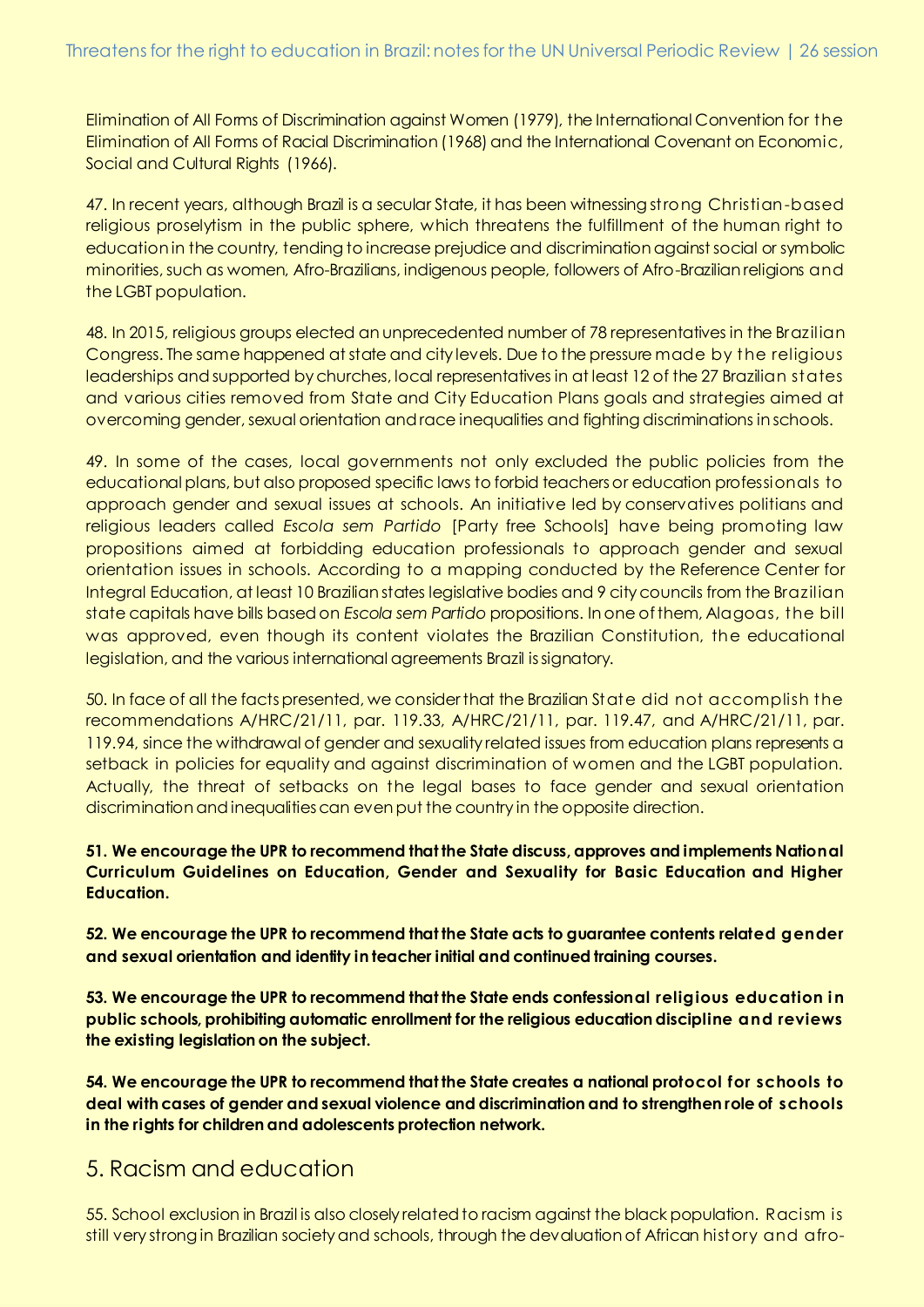Brazilian cultures in the school curriculum; the non-recognition of the rights of black women, who face the imposition of a beauty model that favors the aesthetics of white women; and through violence and discrimination against adepts of afro-Brazilian religions.

56. Since 2008, the percentage of the black population (composed of blacks and brown) exceeded the white population due to the higher fertility of black women and more black people self recognition in the population census. According to the 2011 National Household Sample Survey, the female group is composed 50% by black women and 48.9% by white women, and the male group is composed by 46.4% of white men and by 52.6% of black men. Although, the black population is the majority in the Brazil, those numbers are not equality reflect when it comes to education. Brazil lived, in the recent decades, a growth in access to primary education, but the rates were still insufficient to ensure the universalization of compulsory school, especially in poorer regions and among the black population.

57. According to the Summary of Social Indicators 2010, produced by the Brazilian Institute of Geography and Statistics, the black and brown population have twice the incidence of illiteracy seen in the white population: 13.3% of blacks and 13.4% of browns, against 5.9% of whites, are illiterate. Functional illiteracy concerns more strongly black (25.4%) and browns (25.7%) than whites (15.0%). The same study shows that the average years of schooling for the white population aged 15 years or older was 8.4 years, whereas the black population had an average of only 6.7 years of schooling. Another important element to be observed concerning race inequalities in education is the strong selectivity of basic education, in which black boys are the most affected by school exclusion. At the higher education, the percentage of people with over 15 years of study is about 10% of the general population. This percentage drops to 4.11% between the black population and to only 0.5% between the indigenous population.

58. The lack of policies to ensure the right to education for the black population also reflects in less opportunities of employment and social mobility for this population. While the white youth unemployment rate is of 16.6%, according to the Summary of Social Indicators 2010, it is of 18.8% among the black youngsters. Young black women have the highest rates of inequality, presenting an unemployment rate of 25.3% (12.2% higher than the group of young white men). Among the young people who neither study nor work, 16.1% are white and 20.4% are black. Again, Afro-Brazilian girls are at a disadvantage, making 28.2% of the group which neither study nor work.

59. The Brazilian state has made some important progress in establishing a legal framework to face racial discrimination in schools and to ensure the right to education for the Afro-Brazilian population by the approval of Law 10.639, in 2003, which made compulsory the teaching of "African history and Afro-Brazilian Culture" in basic education for public and private schools. Other important legal frameworks were approved based on the law from 2003, as the National Guidelines for Racial-Ethnic Relations Education and the Teaching of African and Afro-Brazilian Culture (2004), the National Plan for the Education for Racial and Ethnic Relations and the Teaching of African and Afro-Brazilian Culture (2008), and the National Guidelines Curriculum of Quilombola School Education (2012). However, researches point out the limits of this advance: still marked by low institutionalization of the law in the education system, caused by the lack of investments in education, lack of public policies to ensure training for education professionals and the existence of proper didactic materials.

60. Therefore, we consider that the Brazilian State did not accomplish the recommendation A/HCR/2011, par. 119.159, and that extra specific recommendations are necessary to guarantee the human right to education for all and the overcome of the inequalities between the black and the white population.